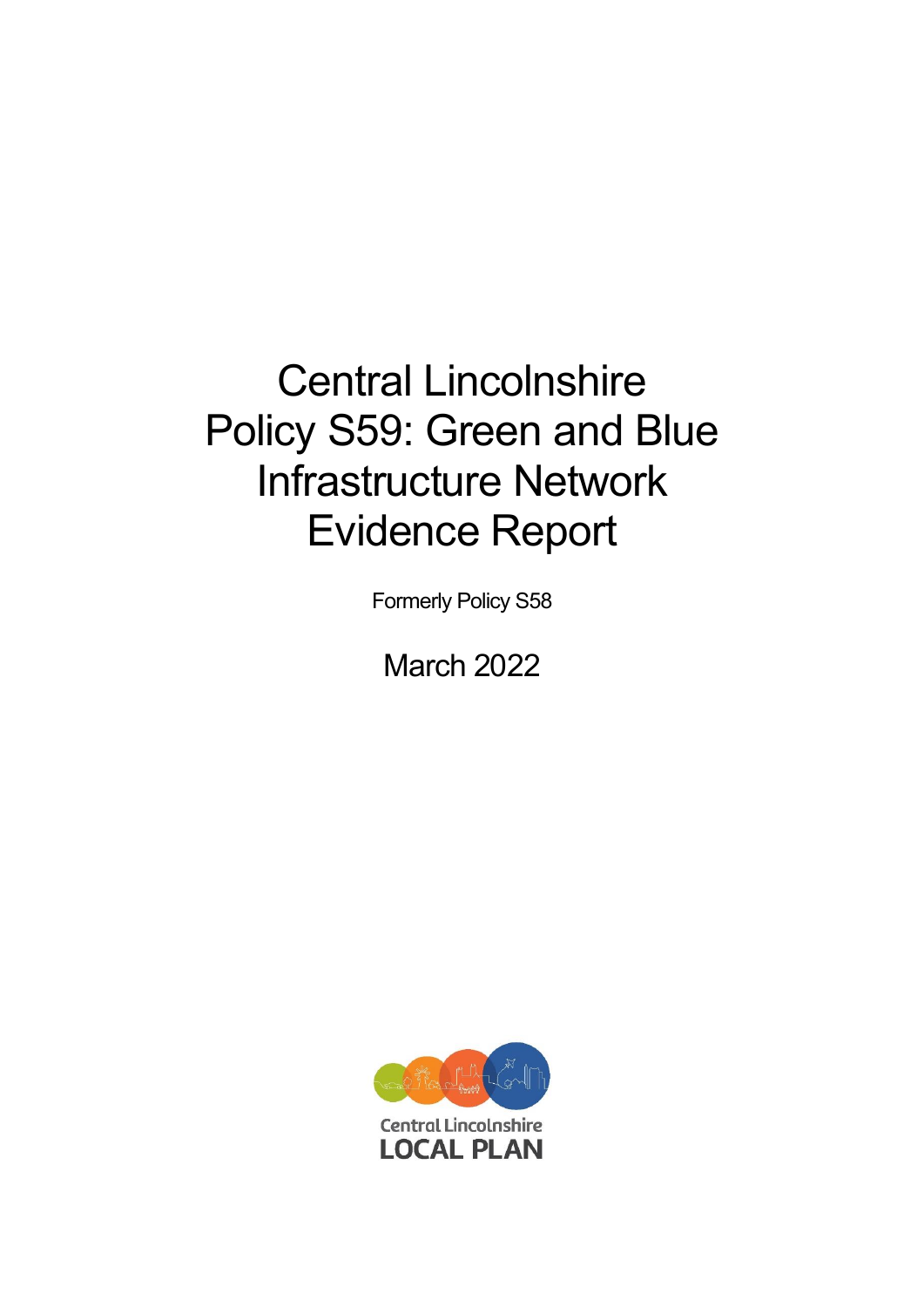# **Contents**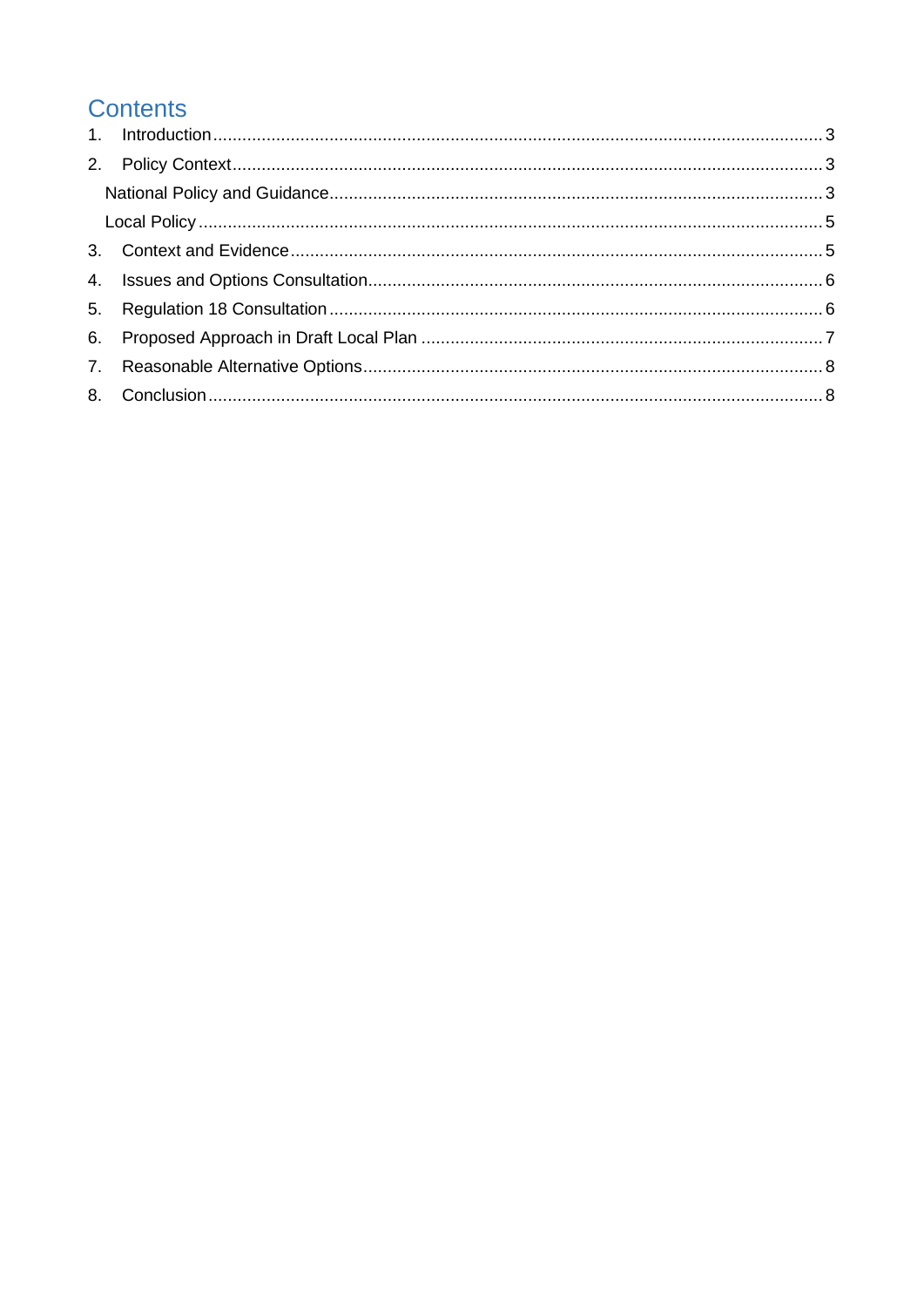## <span id="page-2-0"></span>1. Introduction

- 1.1. The Central Lincolnshire Local Plan is being updated since the first Local Plan for Central Lincolnshire, an area covering the districts of City of Lincoln, North Kesteven and West Lindsey, was adopted in April 2017.
- 1.2. This Evidence Report (which is one of a collection) provides background information and justification for Policy S59 (formerly policy S58), which relates to the development, maintenance and enhancement of a network of multifunctional, green and blue (water) spaces, and the connections between them.

## <span id="page-2-1"></span>2. Policy Context

#### National Policy and Guidance

- <span id="page-2-2"></span>2.1. Since the Central Lincolnshire Plan was adopted the National Planning Policy Framework (NPPF) was updated in July 2018 with subsequent additional changes being published in February 2019 and a further update in July 2021.
- 2.2. Section 15 of the NPPF concerns "Conserving and enhancing the natural environment" and there is a separate section on "Plan-making". The following paragraphs are particularly relevant:
	- Paragraph 20 *Strategic policies should set out an overall strategy for the pattern, scale and quality of development, and make sufficient provision for:… conservation and enhancement of the natural, built and historic environment, including landscapes and green infrastructure, and planning measures to address climate change mitigation and adaptation*.
	- Paragraph 98 *Access to a network of high quality open spaces and opportunities*  for sport and physical activity is important for the health and well-being of *communities, and can deliver wider benefits for nature and support efforts to address climate change*.
	- Paragraph 154 *New development should be planned for in ways that: avoid increased vulnerability to the range of impacts arising from climate change. When new development is brought forward in areas which are vulnerable, care should be taken to ensure that risks can be managed through suitable adaptation measures, including through the planning of green infrastructure*;
	- Paragraph 175 *Plans should: distinguish between the hierarchy of international, national and locally designated sites; allocate land with the least environmental or amenity value, where consistent with other policies in this Framework; take a strategic approach to maintaining and enhancing networks of habitats and green infrastructure; and plan for the enhancement of natural capital at a catchment or landscape scale across local authority boundaries*.
	- Paragraph 186 …*Opportunities to improve air quality or mitigate impacts should be identified, such as through traffic and travel management, and green infrastructure provision and enhancement*.
	- Glossary *Green infrastructure: A network of multi-functional green space, urban and rural, which is capable of delivering a wide range of environmental, economic,*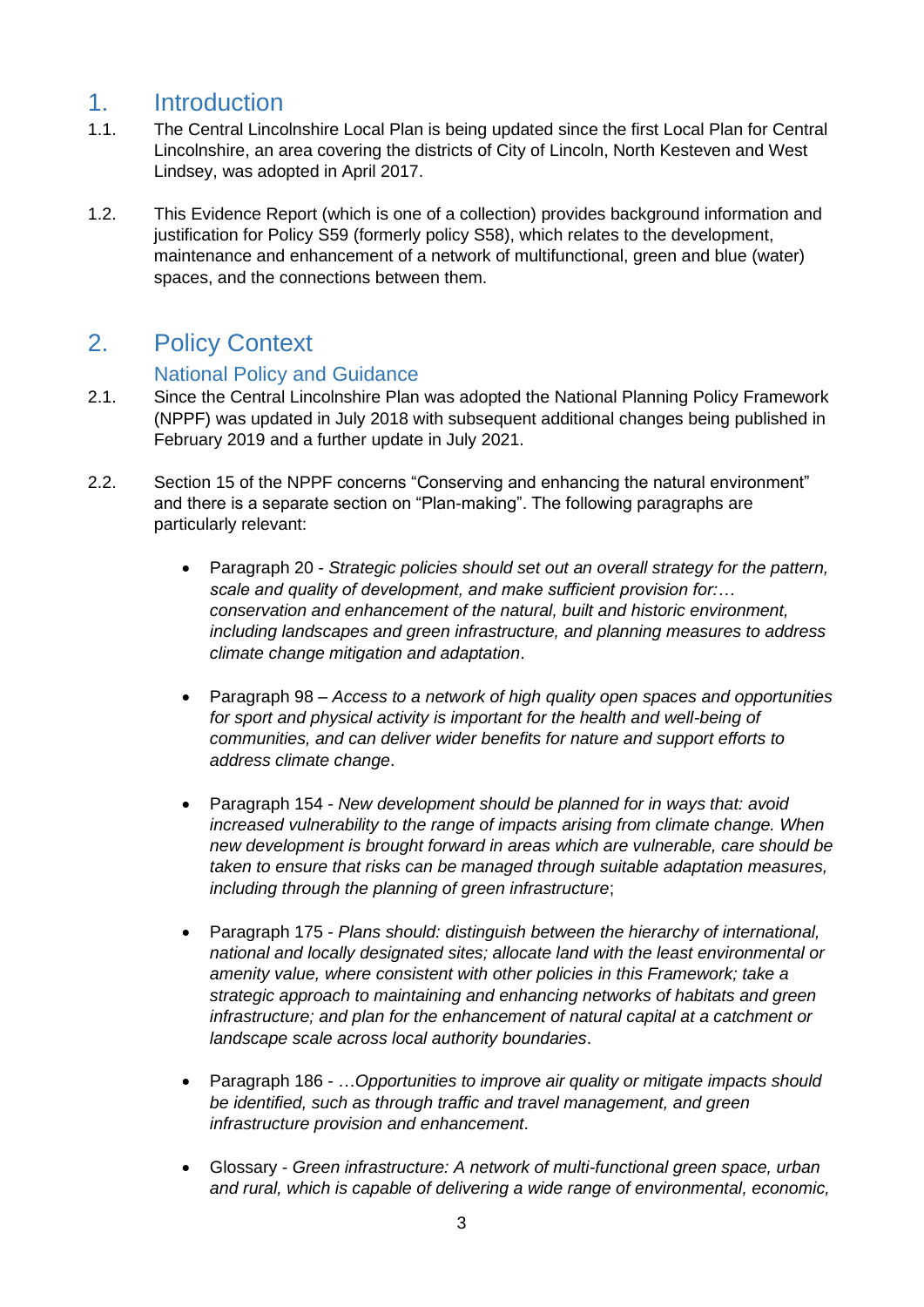*health and wellbeing benefits for nature, climate, local and wider communities and prosperity*.

- 2.3. The Planning Practice Guidance (PPG) was first introduced in 2014 which offers 'live' government guidance. The PPG provides guidance to help in the implementation of policy in the NPPF.
- 2.4. The following paragraphs offer useful guidance in relation to green and blue infrastructure:
	- Paragraph 004 What can green infrastructure include? (Ref ID: 8-004-20190721);
	- Paragraph 005 Why is green infrastructure important? (Ref ID: 8-005-20190721);
	- Paragraph 006 What planning goals can green infrastructure help to achieve? (Ref ID: 8-006-20190721)
	- Paragraph 008 How can green infrastructure be considered in planning decisions? (Ref ID: 8-008-20190721)

#### **A Green Future: Our 25 Year Plan to Improve the Environment (2018)**

- 2.5. The government's 25 Year Environment Plan (25 YP) sets out government action to tackle a wide range of environmental pressures. The Plan promotes a natural capital approach. It identifies six areas around which action will be focused. These include:
	- Using and managing land sustainably;
	- Recovering nature and enhancing the beauty of landscapes;
	- Connecting people with the environment to improve health and wellbeing;
	- Increasing resource efficiency, and reducing pollution and waste;
	- Securing clean, productive and biologically diverse seas and oceans;
	- Protecting and improving the global environment
- 2.6. One of the commitments within the 25 YP, is the creation of more and better quality green infrastructure. The Government commits to drawing up a national framework of green infrastructure standards and to supporting Local Authorities to assess green infrastructure provision against these new standards.

#### **Natural England's Green Infrastructure (GI) Framework and Standards<sup>1</sup>**

- 2.7. Natural England are responsible for developing the national GI Framework referred to in the 25 YP. The GI Framework will work alongside other measures such as mandatory Biodiversity Net Gain and Local Nature Recovery Strategies.
- 2.8. GI principles and a Beta GI Mapping database (version 1.1) were published in December 2021. GI Standards, a GI Design Guide, GI 'Process Journeys' and the GI Case Studies will be available in the autumn 2022 following user testing.
- 2.9. Natural England has developed a set of 15 GI principles that underpin the GI Framework and which cover the why, what and how to do good green infrastructure.
- 2.10. The England GI Mapping Database is designed to provide publicly accessible, technical evidence on GI across England. The database aims to be a nationally consistent

<sup>1</sup> [Home \(naturalengland.org.uk\)](https://designatedsites.naturalengland.org.uk/GreenInfrastructure/Home.aspx)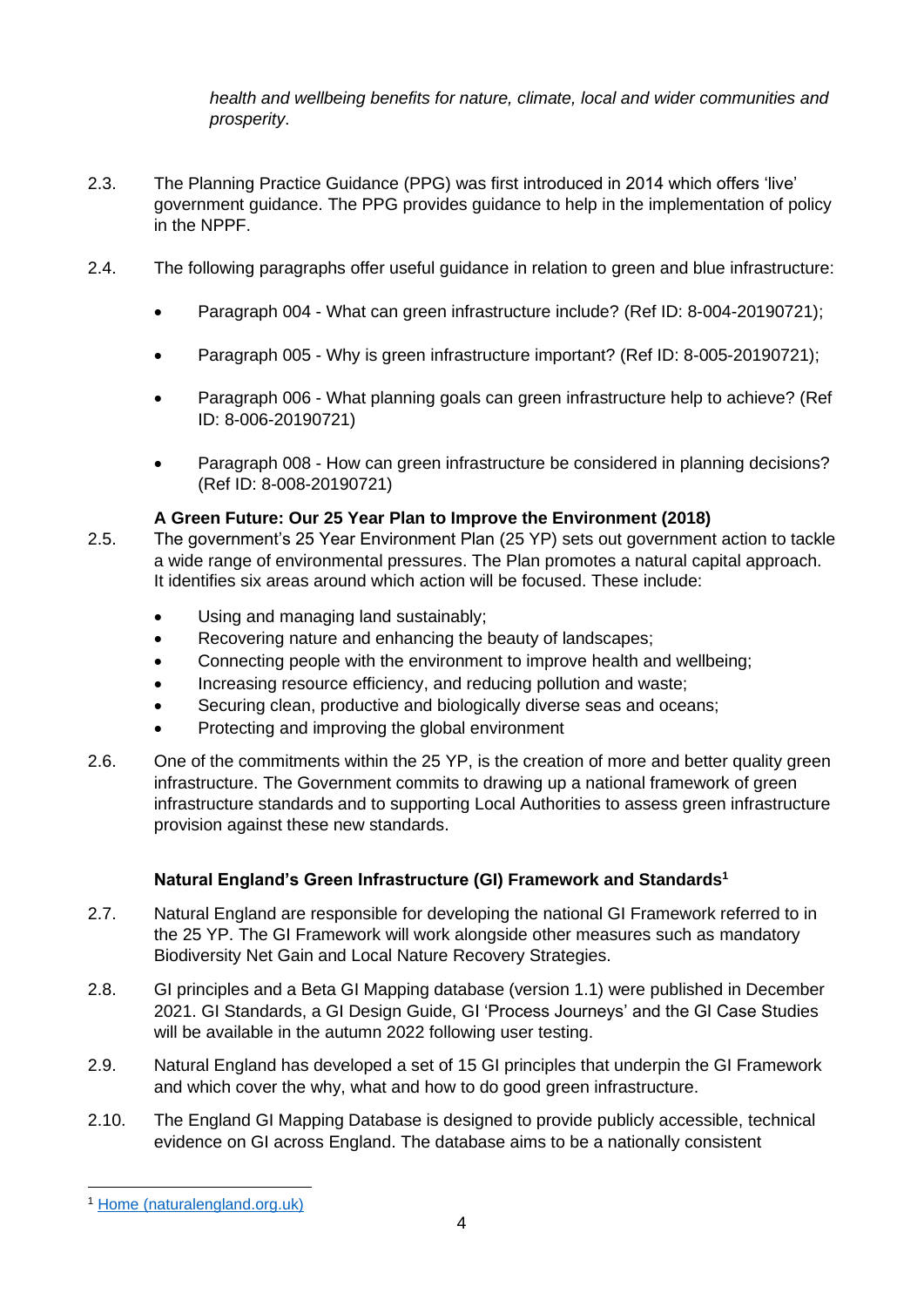approach to GI mapping, providing a consistent level of data and analysis across England capable of being supplemented with additional and/or local data as required.

#### Local Policy

<span id="page-4-0"></span>2.11. The adopted Central Lincolnshire Local Plan (April 2017) includes a specific policy in relation to Green Infrastructure (GI) (LP20 Green Infrastructure Network) which recognises the importance of protecting and enhancing the Green Infrastructure Network. The policy supports development proposals which are consistent with and help deliver the opportunities, priorities and initiatives identified in the latest Central Lincolnshire Green Infrastructure Study and Biodiversity Opportunity Mapping Study.

# <span id="page-4-1"></span>3. Context and Evidence

- 3.1. Green and blue infrastructure is a strategic network of multi-functional green and blue spaces, and the connections between them, in both urban and rural areas, which is capable of delivering a range of environmental, economic, health and quality of life benefits for local communities. The network may comprise of spaces in public or private ownership, with or without public access.
- 3.2. Green and blue infrastructure within Central Lincolnshire comprises of many different types, functions, locations, sizes and levels of use, operating at every spatial scale and in all geographic areas within the area. From urban green spaces such as Hartsholme Country Park in Lincoln, to green spaces in the countryside, such as Willingham Woods on the edge of Market Rasen.
- 3.3. In 2011, a partnership of local organisations produced the Central Lincolnshire Green Infrastructure Study (2011 Study), which sets out a Green Infrastructure Strategy and defines a green infrastructure network, for Central Lincolnshire. Using Natural England's Accessible Natural Greenspace Standards, the study highlighted areas of existing habitats and areas where there were deficiencies in green infrastructure at the strategic level across Central Lincolnshire and identified opportunities to enhance the network. The Study defines specific priority areas where targeting investment in green infrastructure is most likely to deliver multiple benefits. Detailed descriptions of each of the priority areas are contained within the Green Infrastructure Study and are summarised below.

| <b>Priority Area</b>                | <b>Explanation</b>                             |
|-------------------------------------|------------------------------------------------|
| <b>Strategic Green Corridors</b>    | 7 priority landscape-scale areas for           |
|                                     | strategic green infrastructure                 |
|                                     | enhancement, linkage and creation.             |
| <b>Strategic Green Access Links</b> | 16 priority routes within and connecting       |
|                                     | the Strategic Green Corridors intended to      |
|                                     | provide for multi-user, predominantly off      |
|                                     | road access routes for pedestrians and         |
|                                     | cyclists. Also offer opportunities as wildlife |
|                                     | corridors.                                     |
| <b>Urban Green Grids</b>            | 3 priority areas with key opportunities for    |
|                                     | greening the built environment for Lincoln,    |
|                                     | Gainsborough and Sleaford                      |
| Green Infrastructure Zones          | 30 areas with opportunities for targeted       |
|                                     | green infrastructure improvements in the       |
|                                     | wider countryside                              |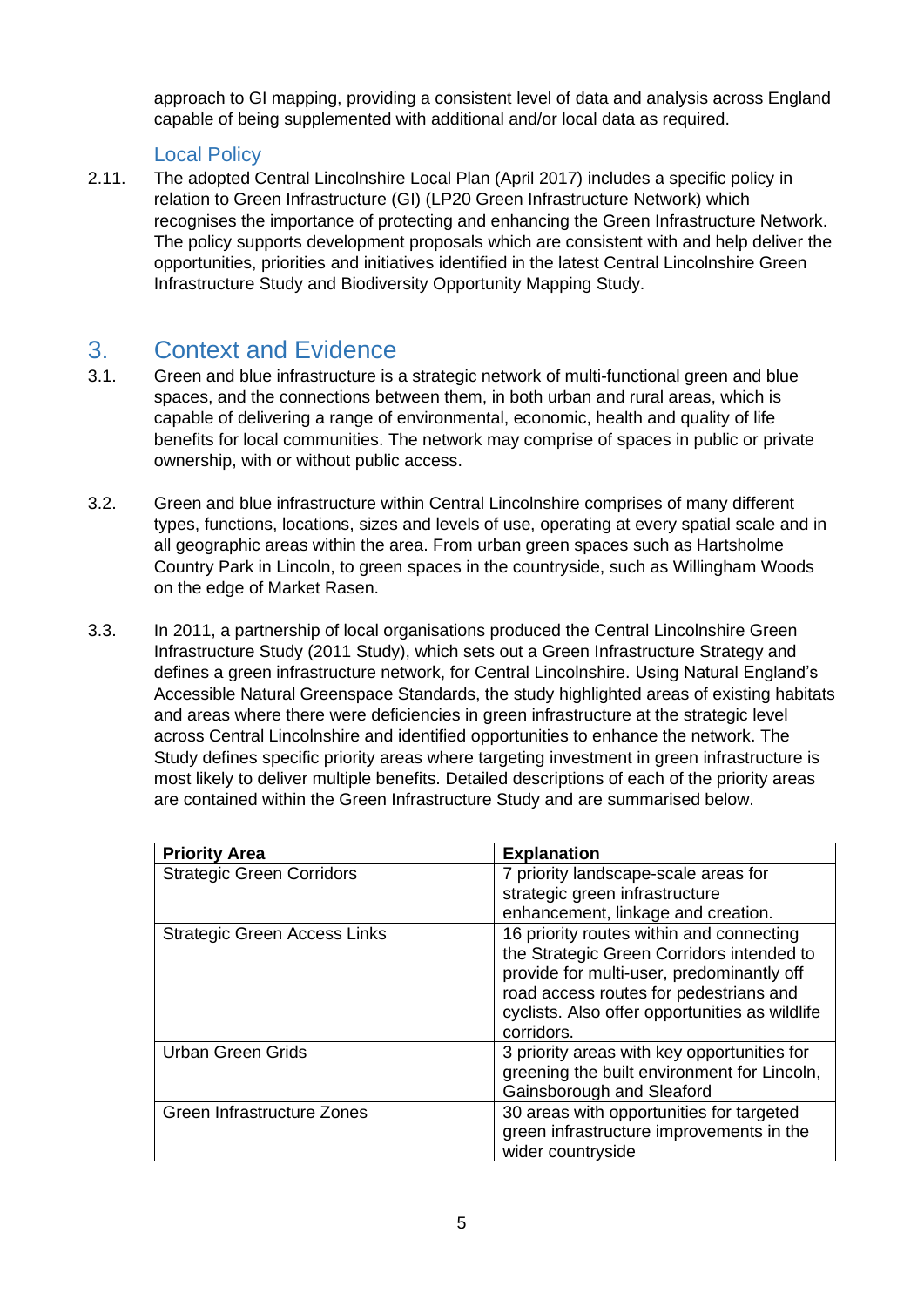- 3.4. In 2019, the Greater Lincolnshire Nature Partnership (GLNP) produced a baseline GI Map for Central Lincolnshire. This highlights areas of existing priority habitats, designated sites and other areas of green or blue space and updates the baseline GI maps in the 2011 Study.
- 3.5. The Gainsborough Open Space and Green Infrastructure Strategy (LUC, 2019) describes the current green infrastructure provision across Gainsborough, sets out a vision and core principles that all green infrastructure should follow, and identifies potential projects to deliver improved existing and provide new high quality, multi-functional green spaces and environmental features for the Gainsborough Green Grid.
- 3.6. In June 2021, green infrastructure profiles were published for Lincoln and Sleaford<sup>2</sup>. The primary aim of these documents is:
	- To identify green infrastructure assets within and adjacent to each urban green grid and establish a baseline for green infrastructure;
	- To outline green infrastructure issues/threats for each urban green grid;
	- To identify opportunities to enhance, link and extend the green infrastructure network within and adiacent to each urban green grid.
- 3.7. The Central Lincolnshire GI network can be viewed on the Central Lincolnshire Interactive Map and within Green Infrastructure Strategies and Green Infrastructure Profile and Opportunity Plans for Lincoln, Gainsborough and Sleaford, available on the Central Lincolnshire website.

### <span id="page-5-0"></span>4. Issues and Options Consultation

- 4.1. The Issues and Options consultation identified the existing policy in the adopted Local Plan, LP20: Green Infrastructure Network, as a policy not intended to be substantially changed. A small number of comments were received on the proposal to not change the policy, which can be summarised as follows:
	- Enhancement is vital as the quality and extent of the ecological network needs improvement. This would tie into the NPPF and GLNP's 25 year plan.

## <span id="page-5-1"></span>5. Regulation 18 Consultation

- 5.1. A Consultation Draft of the Local Plan was published for consultation between 30 June and 24 August 2021. During this eight week consultation comments were received on the plan, the policies within the plan, and supporting information and evidence. Most people who responded at the Regulation 18 stage were generally supportive of the policy as drafted. The comments received have been summarised as follows:
	- Various comments broadly supporting the policy or elements of the policy
	- Various detailed suggestions to improve the clarity of policy wording
	- Various comments suggesting the policy needs rewording
	- Concern that the policy is not in conformity with The Town and Country Planning (Local Planning) (England) Regulations 2012 or the NPPG

<sup>2</sup> Lincoln Urban Green Grid Green Infrastructure Profile and Opportunity Plan (June 2021) and Gainsborough Urban Green Grid Green Infrastructure Profile and Opportunity Plan (June 2021)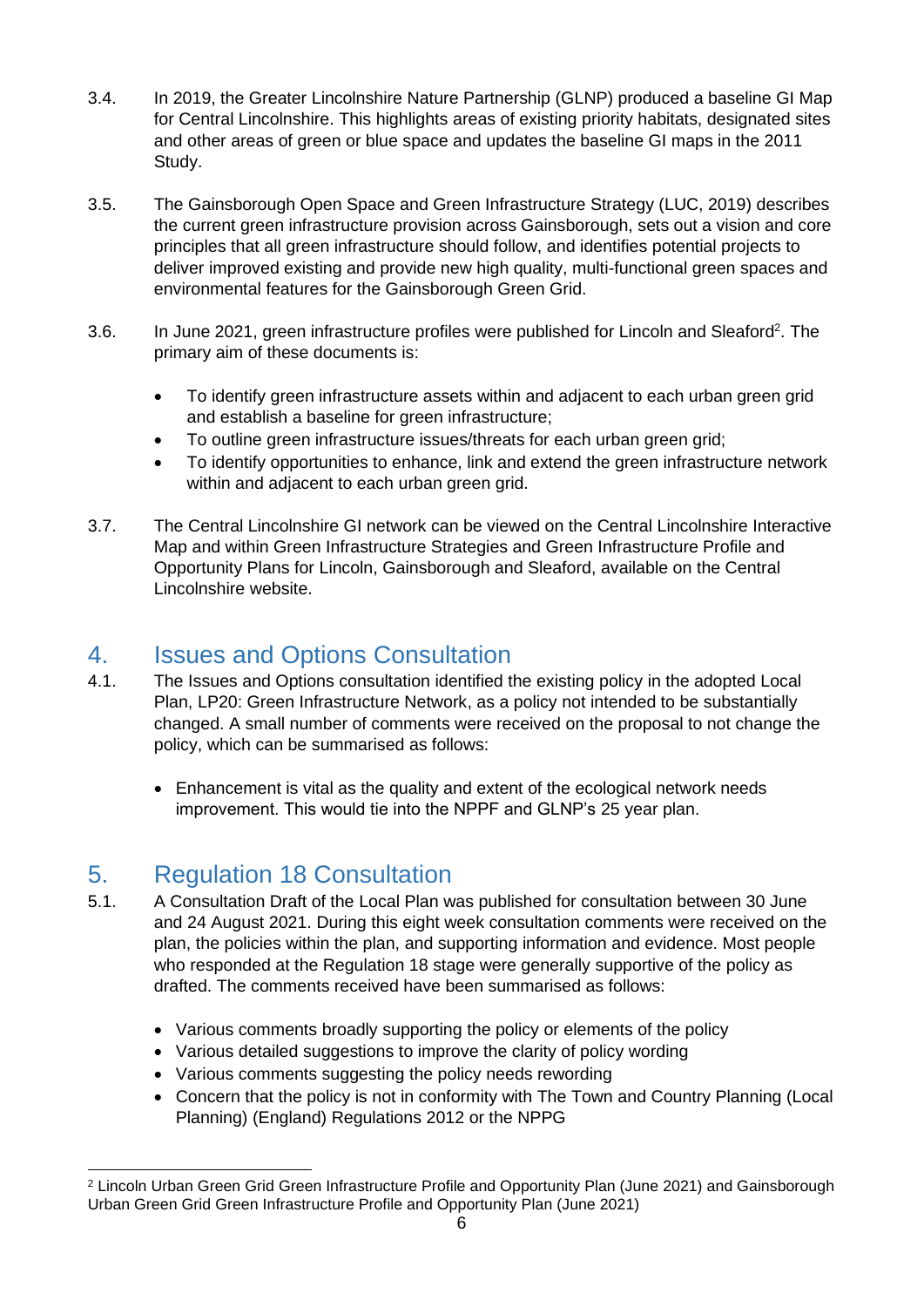- Suggestion that the evidence behind the policy is lacking/weak, especially in relation to: the age of the GI Strategy (2011)
- Concern raised around policy implementation.

# <span id="page-6-0"></span>6. Proposed Approach in Draft Local Plan

- 6.1. The proposed policy approach in the Draft Local Plan remains similar to that set out in policy LP20 Green Infrastructure Network of the adopted Local Plan, but supported by updated evidence on the Central Lincolnshire GI baseline, and for the Gainsborough, Lincoln and Sleaford Urban Green Grids.
- 6.2. The policy requires all development proposals to ensure that existing and new green and blue infrastructure is considered early in the design process. Proposals that would cause loss or harm to the green and blue infrastructure network will not be supported unless the need for and benefits of the development demonstrably outweigh any adverse impacts. Where adverse impacts on green infrastructure are unavoidable, development will only be supported if suitable mitigation measures for the network are provided.
- 6.3. Following careful consideration of the comments received, there are some minor changes to the wording of policy S59 and supporting text in the Proposed Submission version of the Local Plan.
- 6.4. Additional wording has been inserted into the supporting text and policy itself to provide clarity that green infrastructure encompasses blue spaces (water features) as well as green spaces.
- 6.5. Paragraph 3 of the policy has been amended and restructured to reflect Natural England's Green Infrastructure Principles and to strengthen the link and relationship between this policy and policy S61: Biodiversity Opportunity and Delivering Measurable Net Gains.
- 6.6. Additional information has been inserted into the supporting text to clarify the green infrastructure evidence base which supports the Local Plan, including reference to the recently published Natural England Green Infrastructure Framework.
- 6.7. Green and blue infrastructure can help address many of the Local Plan's objectives, providing cross-cutting benefits. Green infrastructure principles are included in other policies within the Local Plan as follows:
	- Biodiversity: (see Policy S6 Design Principles for Efficient Buildings, Policy S53: Design and Amenity, and Policy S61: Biodiversity Opportunity and Delivering Measurable Net Gains)
	- Health and wellbeing: (see Policy S54: Health and Wellbeing)
	- Multi-functionality: (see Policy S51: Creation of New Open Space, Sports and Leisure Facilities)
	- Connectivity: (see Policy S47: Accessibility and Transport and Policy S48: Walking and Cycling Infrastructure)
	- Landscape, cultural heritage and sense of place: (see Policy S58: Protecting Lincoln, Gainsborough and Sleaford's Setting and Character and Policy S63; Green Wedges)
	- Climate change mitigation and adaptation: (see Policy S6 Design Principles for Efficient Buildings, Policy S20: Resilient and Adaptable Design, Policy S21: Flood Risk and Water Resources, Policy S53: Design and Amenity)